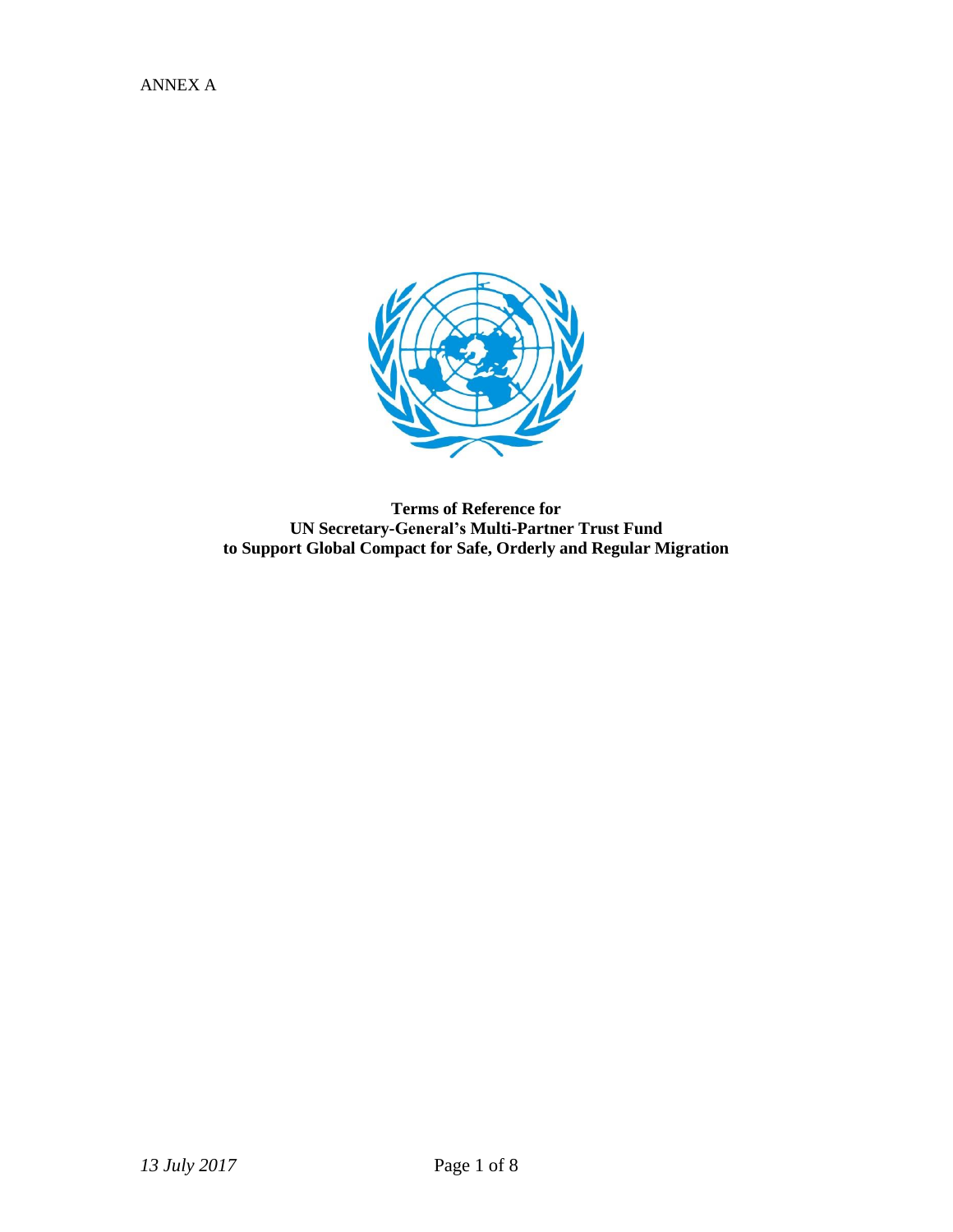# **I. Overview**

- 1. Refugee movements and migration are at the centre of global attention as a result of record levels of displacement, human suffering, the socio-economic impact on host communities and the complex political ramifications in many countries.
- 2. Refugee and migration issues are inherently transnational and fundamentally political in character, and the United Nations is the global, multilateral institution best placed to build an effective, norm-based and principled response. The General Assembly convened the UN Summit for Refugees and Migrants on 19 September 2016, at which world leaders adopted the New York Declaration for Refugees and Migrants. In this document, Member States have agreed upon the basic principles for the international response: it must be grounded in human rights, shared responsibility, international cooperation and an absolute rejection of xenophobia.
- 3. In the New York Declaration, Member States set forward a plan with a clear timeline for next steps toward two global compacts in 2018:
	- They agreed to implement a comprehensive refugee response, which brings greater focus to investing in the education and employment of refugees, as well as the long-term development needs of host communities. This includes agreeing upon a better approach for sharing responsibility for refugees by 2018.
	- After years of approaching migration as an issue related to national sovereignty and hence primarily a discussion to be address through national and/or regional approaches, Member States have now changed course and recognized that better global cooperation and governance on migration is needed. They agreed to bring IOM into the UN as a related organization and to launch a major new intergovernmental process toward a global compact for safe, orderly and regular migration by 2018.
- 4. In addition, Member States committed to implement the Secretary-General's global TOGETHER campaign to counter xenophobia.
- 5. The New York Declaration, agreed by 193 Member States, is widely recognized as a landmark. It is critical to sustain progress on implementation of the New York Declaration. While Member States have the primary responsibility for fulfilling their commitments, the UN system has a central role to play in supporting the Declaration follow-up, both politically through thought leadership and substantive vision for an ambitious forward agenda, and operationally through its field presence and work with governments and communities. From the UN senior leadership, strong advocacy and messaging on political commitments that protect and uphold existing international obligations related to human rights and refugee law will also be essential. On migration dimensions particularly, which are coming to the multilateral system for the first time, the UN will need to provide substantive vision and support toward an impactful global compact and beyond.
- 6. The Implementation of the Summit commitments will contribute to better responsibilitysharing for refugees and a framework for international governance of migration. There will be stronger protection mechanisms for migrants, especially in transit countries and upon arrival, and fewer unsafe movements which continue to take far too many lives. States will use the compact to set standards in key areas of migration governance, which they would pledge to respect, and wherever possible surpass, in national policies and bilateral and regional agreements.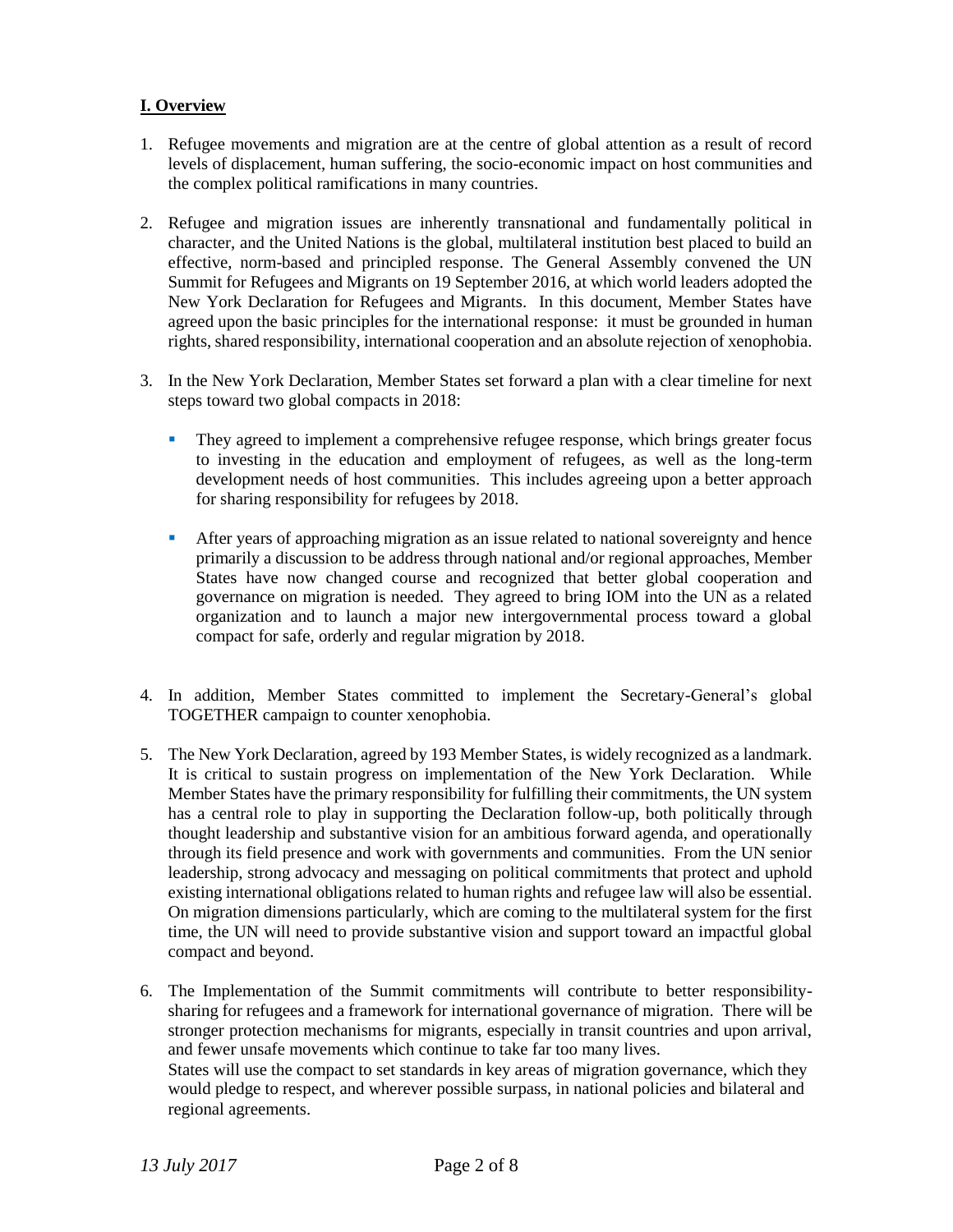- 7. The follow-up process will enable the UN to act as the international convener for collective political action on the urgent contemporary issue of displacement and migration.
- 8. A General Assembly Resolution for Modalities for the intergovernmental negotiations of the global compact for safe, orderly, and regular migration was adopted on 6 April 2017. Its OP15 sets out a tight timeframe for thematic consultations.

| <b>Informal thematic meetings</b>                                                                                                                                                                                                                  |                  |                                                       |                                        |
|----------------------------------------------------------------------------------------------------------------------------------------------------------------------------------------------------------------------------------------------------|------------------|-------------------------------------------------------|----------------------------------------|
| Human rights of all migrants, social inclusion,<br>cohesion and all forms of discrimination, including<br>racism, xenophobia and intolerance                                                                                                       |                  | United<br><b>Nations</b><br>Office,<br>Geneva         | 8 - 9 May<br>2017                      |
| Addressing drivers of migration, including adverse<br>effects of climate change, natural disasters and<br>human-made crises, through protection<br>assistance, sustainable development, poverty<br>eradication, conflict prevention and resolution | and              | United<br><b>Nations</b><br>Headquarters,<br>New York | - 23<br>22 <sub>1</sub><br>May 2017    |
| International cooperation and<br>migration in all its dimensions, including at borders,<br>on transit, entry, return, readmission, integration and<br>reintegration                                                                                | of<br>governance | United<br><b>Nations</b><br>Office,<br>Geneva         | $19 - 20$<br>June 2017                 |
| Contributions of migrants and diasporas to all<br>dimensions of sustainable development, including<br>remittances and portability of earned benefits                                                                                               |                  | United<br><b>Nations</b><br>Headquarters,<br>New York | $24 - 25$<br><b>July 2017</b>          |
| Smuggling of migrants, trafficking in persons and<br>contemporary forms of slavery, including appropriate<br>identification, protection and assistance to migrants<br>and trafficking victims                                                      |                  | United<br><b>Nations</b><br>Office,<br>Vienna         | $4 - 5$<br>September<br>2017           |
| Irregular migration and regular pathways, including<br>decent work, labour mobility, recognition of skills and<br>qualifications and other relevant measures                                                                                       |                  | United<br><b>Nations</b><br>Office,<br>Geneva         | -13<br>12<br>$\sim$<br>October<br>2017 |

In addition, the work plan prepared by the UN Secretary-General (called for in OP22 of A/71/280) includes the dates of the following meetings hosted by the UN Regional Economic Commissions:

| <b>Meetings of the UN Regional Economic Commissions</b>                                                                                   |                         |                                |  |  |
|-------------------------------------------------------------------------------------------------------------------------------------------|-------------------------|--------------------------------|--|--|
| Economic Commission for Latin America and the<br>Caribbean (ECLAC)                                                                        | Santiago<br>de<br>Chile | $30 - 31$<br>August<br>2017    |  |  |
| Economic and Social Commission for Western Asia<br>(ESCWA) with the League of Arab States                                                 | <b>Beirut</b>           | $26 - 27$<br>September<br>2017 |  |  |
| Economic and Social Commission for Africa (ECA)<br>comprising experts from all sub-regions to discuss the<br>consolidated regional report | Addis Ababa             | $19-20$<br>October<br>2017     |  |  |
| Economic Commission for Europe (ECE)                                                                                                      | Geneva                  | 6<br>November<br>2017          |  |  |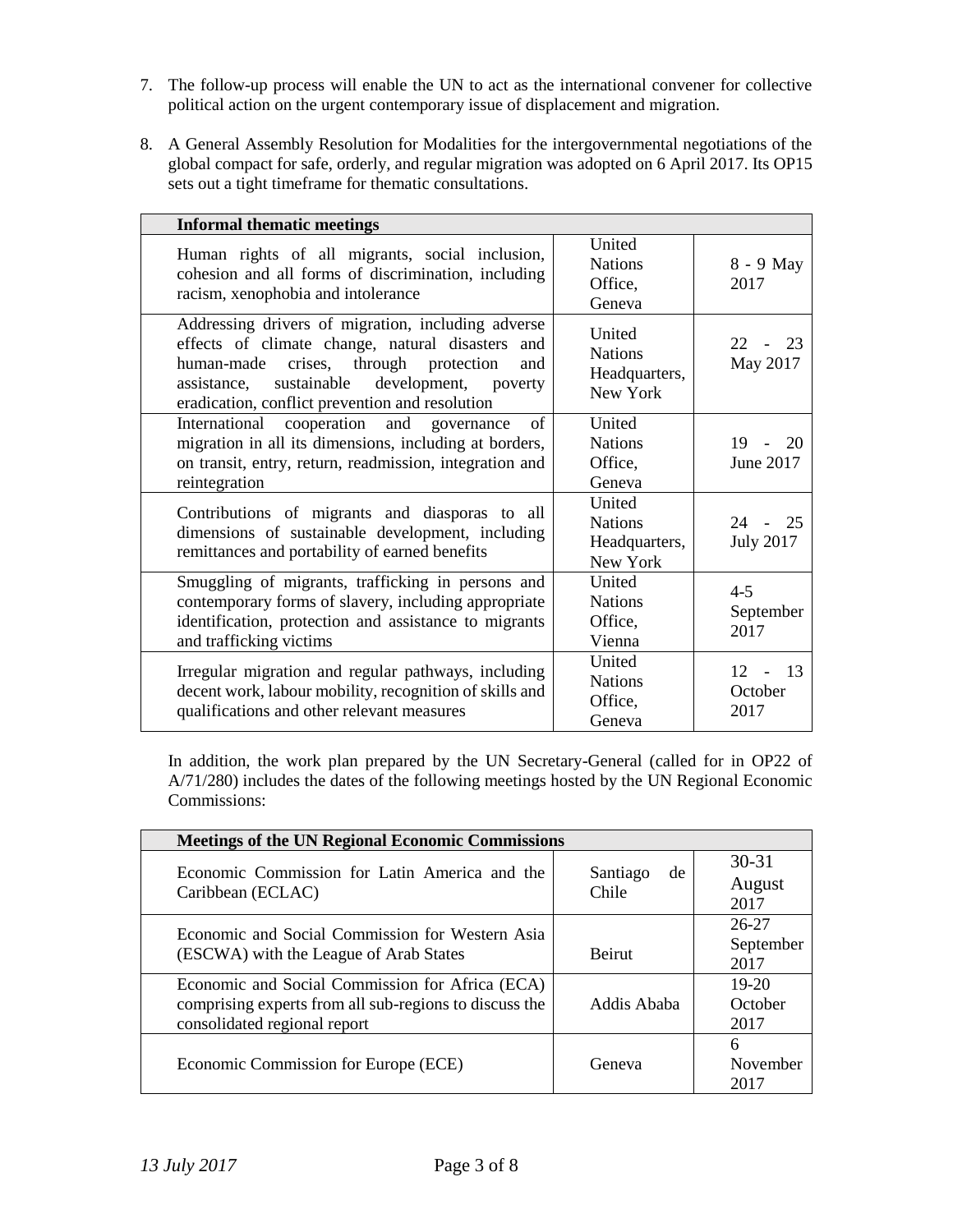| Economic and Social Commission for Asia and the<br>Pacific (ESCAP) | Bangkok | November<br>2017 |
|--------------------------------------------------------------------|---------|------------------|
|--------------------------------------------------------------------|---------|------------------|

The work plan also highlights that the preparatory stocktaking meeting as per OP23 of Res A/71/280 will take place in Mexico on 4-6 December 2017. For the full list of relevant processes, mechanisms and initiatives in the field of migration, please consult the work plan prepared by the UN Secretary-General.<sup>1</sup>

9. OP 31 of Res A/71/280 "Decides to establish a voluntary trust fund for the intergovernmental conference and its preparatory process, primarily to support the travel and participation of representatives from developing countries, in particular the least developed countries, also decides that any surplus funds in the voluntary trust fund may be used to support the activities involved in the preparations of the Conference, and encourages Member States and other potential donors to consider contributing to the trust fund."

#### **II. Scope and Governance Structure of the UN MPTF on Migration**

10. The UN MPTF on Migration aims to give the UN Special Representative for International Migration the ability to decide on fund allocation in line with the agreed Objectives.

# **III. Objectives of the MPTF**

# **Objective 1**

11. The UN MPTF on Migration would support the following Primary Objective of the Fund:

**Objective: Support the travel and participation of representatives from developing countries, in particular the least developed countries for the intergovernmental Conference and its preparatory process.**

- 12. The UN Special Representative for International Migration, supported by a joint Fund Secretariat based in the Office of the UN Special Representative for International Migration and IOM, will make fund allocation decisions for Objective 1 of the Trust Fund.
- 13. The UN MPTF on Migration will be administered by the MPTF Office, acting as the Administrative Agent. The MPTF Office is a UN Facility which administers over 100 UN common funding instruments [\(http://mptf.undp.org\)](http://mptf.undp.org/).
- 14. UNDP MPTF Office is responsible for Fund design and set-up, the maintenance of the Fund account, the receipt of donor contributions and the disbursement of funds upon instructions from the Chair in consultation with the Advisory Committee and provision of periodic consolidated reports. The MPTF Office charges a standard one-time fee of 1% for pass-through services of the UN pooled funds, which will be deducted from the contributions to the UN MPTF on Migration at the time they are deposited.

# *Recipient Organization (for objective 1)*

 $\overline{a}$ 

<sup>1</sup> http://refugeesmigrants.un.org/sites/default/files/work\_plan\_gcm\_0.pdf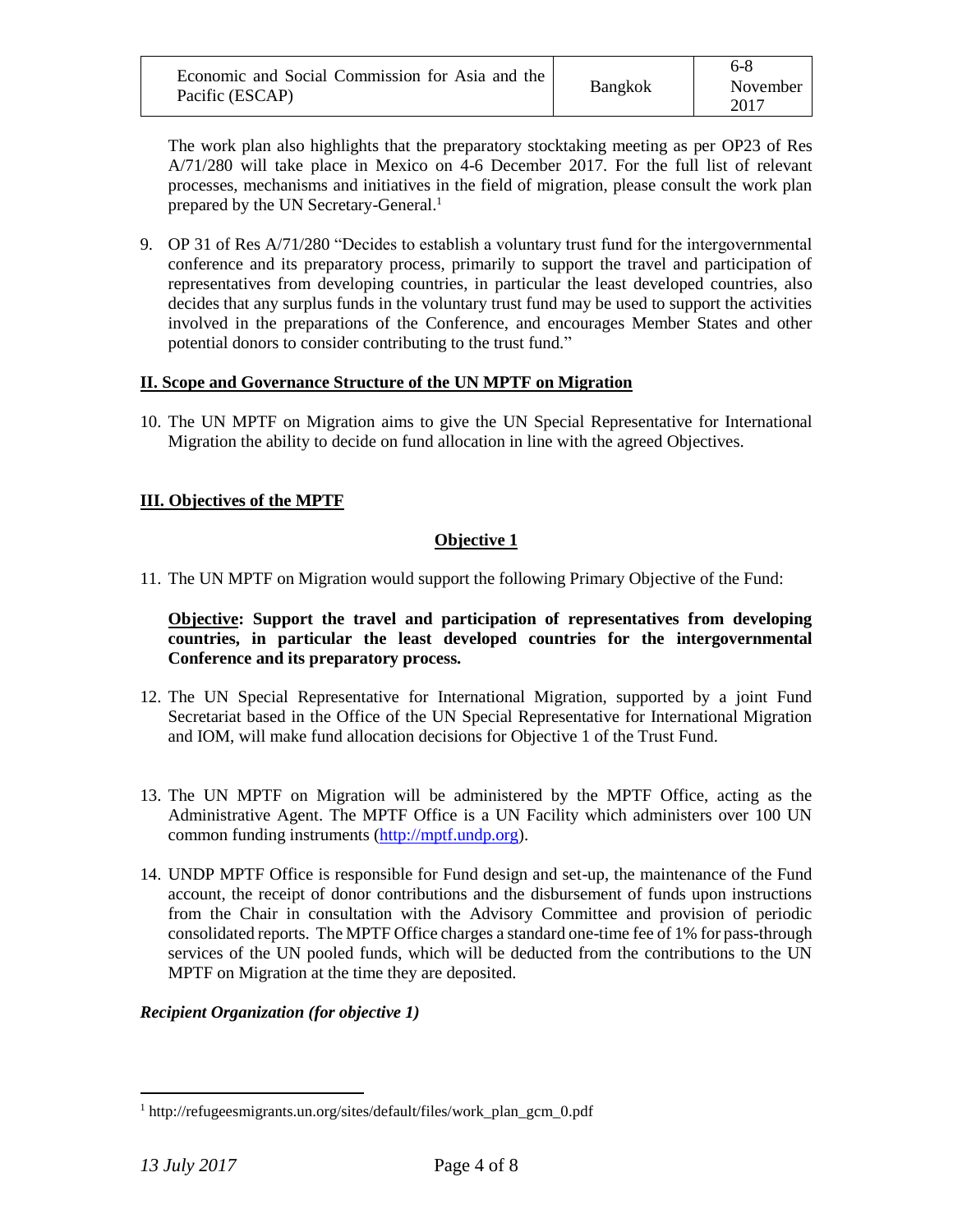15. IOM will sign a Memorandum of Understanding with Multi-Partner Trust Fund Office (MPTF Office) of the UNDP, serving as Administrative Agent to manage travel arrangements.

# **Objective 2**

- 16. Any surplus funds in the voluntary trust fund may be used to support the **Secondary Objective of the MPTF: support activities related to the preparations of the Conference:**
	- Hiring consultants
	- Commissioning studies
	- Organizing events amongst stakeholders including regional organizations, global, regional and local civil-society actors and NGOs, migrant organizations, academic institutions and think tanks, the media, private sector, and others.
- 17. Operational procedures of the MPTF are streamlined to facilitate rapid fund allocation processes.

# *Recipient Organizations (for objective 2)*

- 18. The UN MPTF on Migration is designed to support and allocate resources to Recipient Organizations in undertaking specific activities and objectives of this Trust Fund, as may be amended from time to time, and approved by the Chair, in consultation with the Advisory Committee. Recipient Organizations of the Fund will include **United Nations Agencies, Funds, Programmes, Departments, Related Organizations, Specialized Agencies** and the Office of the UN Special Representative for International Migration
- 19. Recipient UN Organizations sign a Memorandum of Understanding with Multi-Partner Trust Fund Office (MPTF Office) of the UNDP, serving as Administrative Agent.
- 20. Each UN Recipient Organization shall assume full programmatic and financial accountability for the funds disbursed to it by the Administrative Agent. Such funds will be administered by each UN Agency, Fund, and Programme in accordance with its own regulations, rules, directives and procedures. Each Recipient Organization shall establish a separate ledger account for the receipt and administration of the funds disbursed to it by the Administrative Agent.
- 21. Indirect costs of the Recipient Organizations recovered through programme support costs will be 7%. All other costs incurred by each Recipient Organization in carrying out the activities for which it is responsible under the UN MPTF on Migration will be recovered as direct costs.

# **IV. Contributions to the UN MPTF on Migration**

- 22. Contributions to the UN MPTF on Migration may be accepted from Member States, regional legislative bodies, inter-governmental organizations, businesses, and individuals. Contributors are encouraged to provide un-earmarked contributions into the UN MPTF on Migration, which will be programmed by the Chair in consultation with the Advisory Committee. If due to specific donor preferences the un-earmarked contributions are not feasible, donors may earmark their contributions to Objectives listed in paragraph 11.
- 23. To contribute to the UN MPTF on Migration, a donor needs to sign a Standard Administrative Arrangement (SAA). Contributions to the UN MPTF on Migration may be accepted in fully convertible currency or in any other currency that can be readily utilized. Such contributions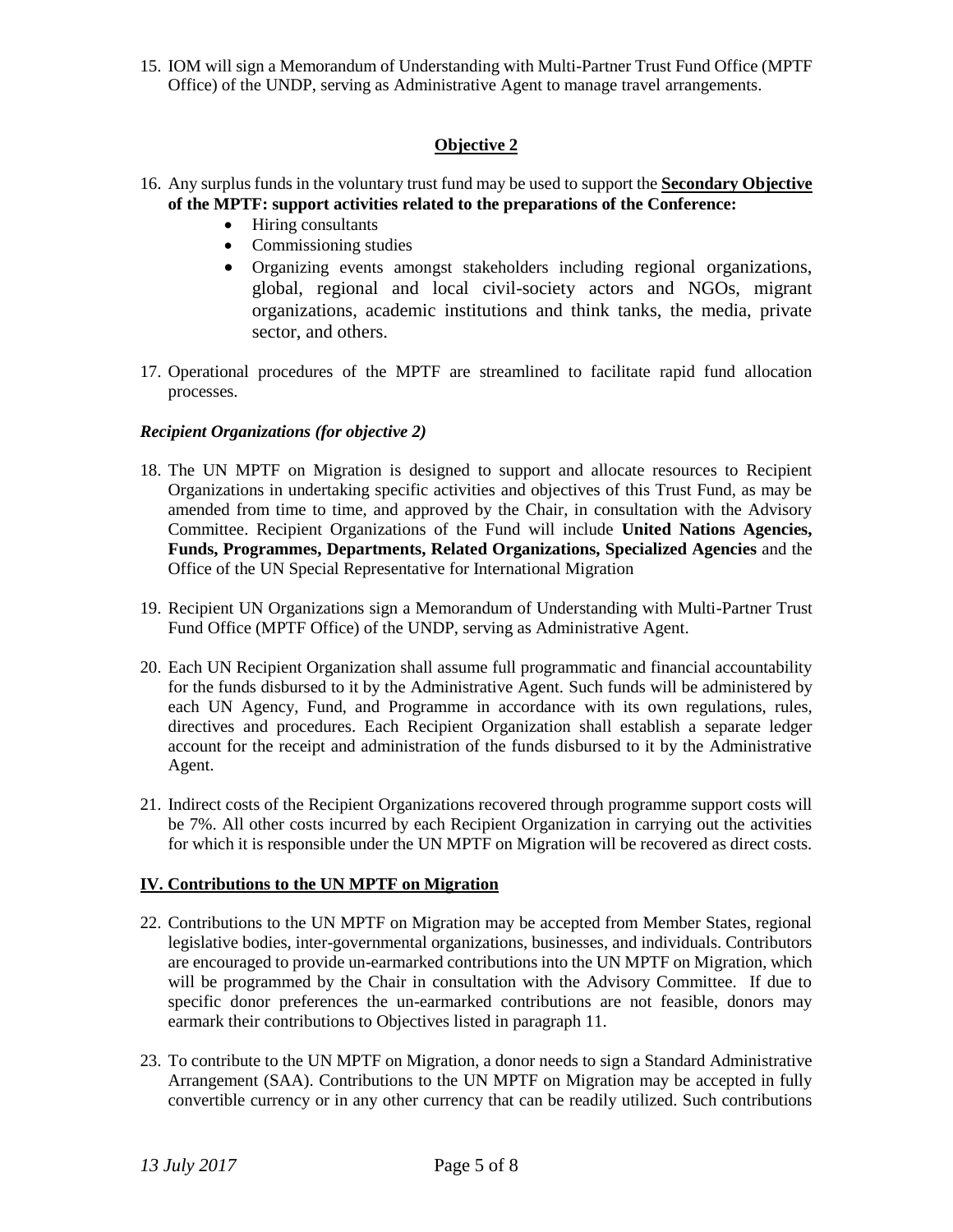will be deposited into the bank account designated by UNDP MPTF Office, as stated in the SAA.

24. The value of a contribution payment, if made in other than US dollars, will be determined by applying the United Nations operational rate of exchange in effect on the date of payment. Gains or losses on currency exchanges will be recorded in the UN MPTF on Migration account established by the Administrative Agent.

#### **V. Fund Management and Operational Principles**

- 25. Resources from the UN MPTF on Migration will be utilized to support the travel and participation of representatives from developing countries, in particular the least developed countries for the intergovernmental Conference and its preparatory process. Any surplus funds in the voluntary trust fund may be used to support activities related to the preparations of the Conference. Details of such proposals, including respective budgets and implementation partners, will be as set out in the relevant proposal documents.
- 26. The UN MPTF on Migration will be operationally closed upon completion of all proposals funded through the MPTF and after satisfaction of all commitments and liabilities.
- 27. Any balance remaining in the Fund Account or in the individual Recipient Organizations' separate ledger accounts upon completion of the UN MPTF on Migration will be used for a purpose mutually agreed upon or returned to the donor(s) in proportion to their contribution to the Fund as agreed upon by the donors and the Chair, in consultation with the Advisory Committee.

### **VI. Monitoring and Reporting**

- 28. For each proposal approved for funding from the UN MPTF on Migration, including IOM's proposal to manage travel arrangements for objective one, each Recipient Organization shall provide the Administrative Agent and the Fund Secretariat with the following statements and reports prepared in accordance with the accounting and reporting procedures applicable to the Recipient Organization concerned.
	- (a) Annual financial reports as of 31 December each year with respect to the funds disbursed to it from the UN MPTF on Migration Account, to be provided no later than four months after the end of the applicable reporting period;
	- (b) A final consolidated narrative report and financial report, after the completion of the activities financed by the UN MPTF on Migration and including the final year of the activities, to be provided no later than 30 April of the year following the operational closing of the project activities;
	- (c) A final certified financial statement, to be provided no later than 31 May of the year following the financial closing of the project.
- 29. The reports will be consolidated by the Fund's Secretariat and provided to each donor that has contributed to the UN MPTF on Migration Account, to the Chair and the Advisory Committee.
- 30. The MPTF Office maintains the UN MPTF on Migration web-site [\(http://mptf.undp.org/migration\)](http://mptf.undp.org/migration), and provides up-to-date programmatic and real-time financial information on contributions received and funds transferred and quarterly updates.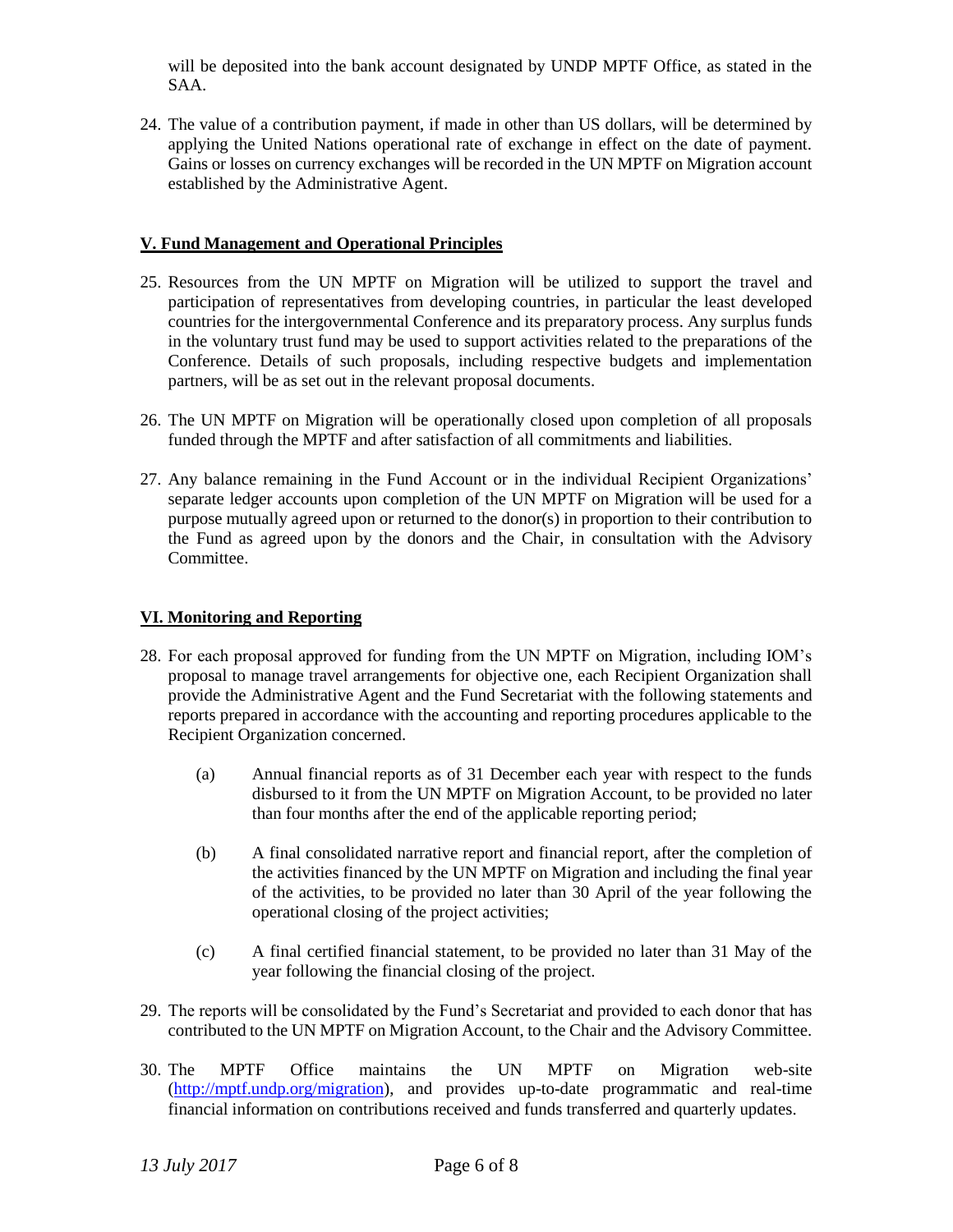### **VII. Governance Structure of the UN MPTF on Migration** *(for objective 2)*

- 31. If residual funds are available for objective 2, the UN Special Representative for International Migration will establish an Advisory Committee.
- 32. The UN Special Representative for International Migration will be supported by a joint Fund Secretariat based in the Office of the UN Special Representative for International Migration and IOM. The Fund Secretariat will provide administrative support to the Chair of the Advisory Committee, support fund mobilization efforts led by the Chair; organize calls for and appraisal of proposals; and monitor and report on the Fund's programmatic and operational performance to the Advisory Committee. The costs of the Fund Secretariat will be kept to a minimum and will be covered by the UN MPTF on Migration as direct costs, with budget submitted to the Chair, in consultation with the Advisory Committee, for approval.
- 33. The Advisory Committee will provide guidance to the Chair in the management of the UN MPTF on Migration as it relates to objective 2.
- 34. The Advisory Committee will consist of the following members: UN Special Representative for International Migration (as a Chair), IOM (as the global programmatic lead), UNHCR, OHCHR, UNDP, UNODC, ILO, UN Women and UNICEF, and up to three donors. The MPTF Office will serve as ex-officio member of the Advisory Committee.
- 35. The International Organization for Migration (IOM), as the global lead agency on migration, will support and advise the Chair of the Advisory Committee on the strategic direction of the Fund.
- 36. The Chair in consultation with the Advisory Committee will articulate the funding priorities, and make resource allocation decisions in line with the objectives of the Fund, which may be updated from time to time.
- 37. The Advisory Committee will meet anytime it should be required to do so, upon invitation from the Chair. The Advisory Committee will meet physically, via video or teleconference.
- 38. In circumstances where immediate funding is required in order to respond to a requirement that is in line with this TOR, the Chair, in consultation with the Advisory Committee, may approve proposals electronically on the "no-objection" basis within 48 hours.

#### *Proposal development and approval (for objective 2)*

- 39. The UN MPTF on Migration will allocate funds to Recipient Organizations based on Organizations' proposals. The Recipient Organizations will be invited to submit proposals to the Fund's Secretariat upon issuance of a Call for Proposals by the Chair. Joint Proposals are encouraged as they will strengthen the value proposition, avoid overlap, and promote coherence of actions.
- 40. The Fund Secretariat will review the proposals submitted by Recipient Organizations to ensure that all the required information is included in the standard proposal before submission to the Chair and Advisory Committee. The Chair, in consultation with the Advisory Committee will review the proposals and either approve it, request further review or reject it. Upon approval of a proposal the Advisory Committee Chair will advise the UN MPTF Administrative Agent to disburse the authorized amount to the Recipient Organization. The request to transfer funds will be signed by the Chair of the Advisory Committee and include all relevant documentation to enable a disbursement. The Administrative Agent will disburse the authorized amounts to a